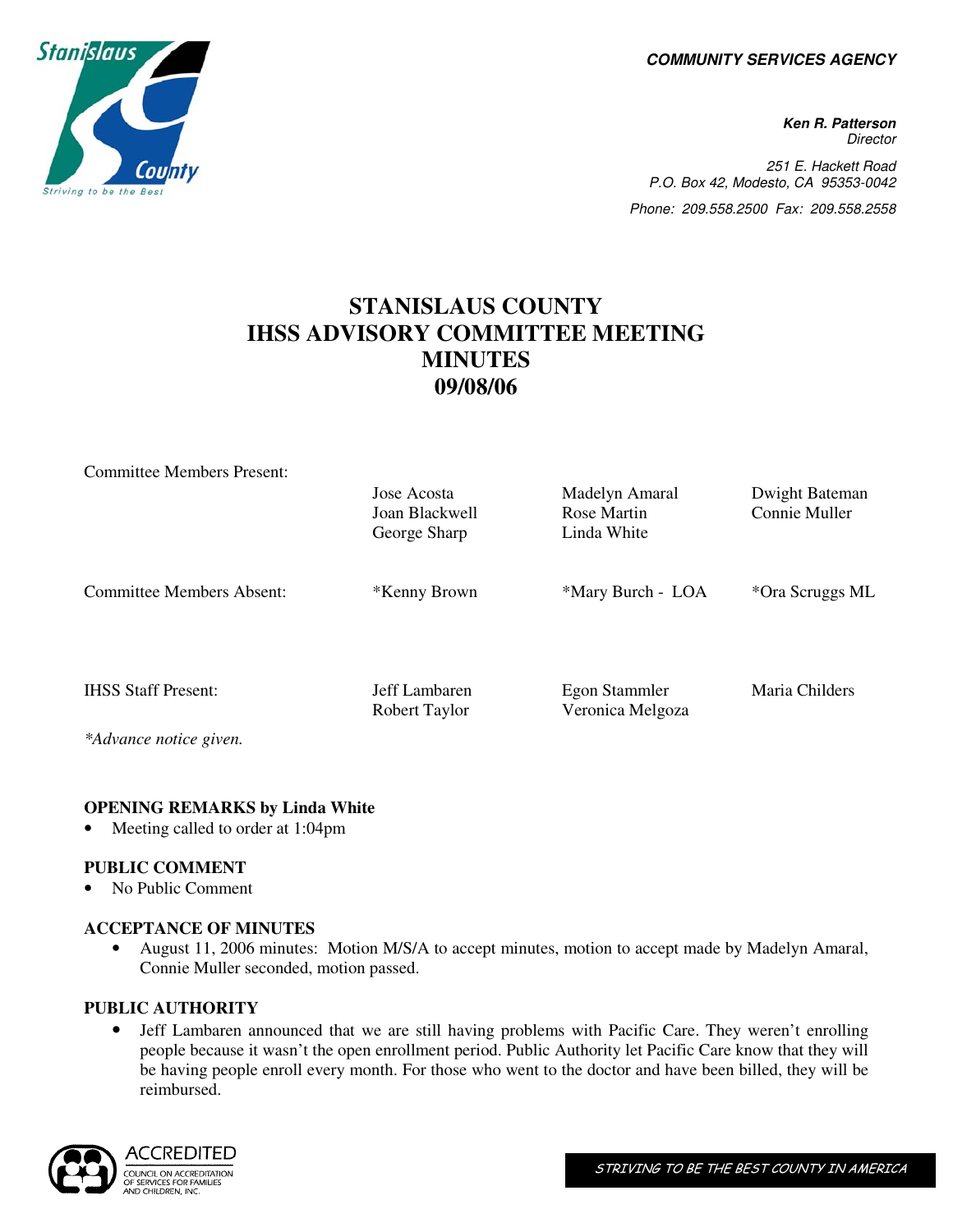- Joan Blackwell asked if there were complaints about the doctors. Jeff Lambaren stated that there have been no complaints.
- Jeff Lambaren announced Union Negotiations will start on September  $25<sup>th</sup>$ .
- Connie Muller asked if there was a clause that the providers could not strike. Jeff Lambaren stated that yes there is a clause that state the providers cannot strike.
- Jeff Lambaren announced that DRAIL is going to provide some disability awareness training. We hope to start the new provider training in October. A record is being kept of the new providers coming in so when training starts they can come in for training.
- Connie Muller asked if the CPR was open to all providers, even the ones that are already working. Jeff Lambaren stated that CPR training would be available to all IHSS providers but the Public Authority would give preference to those on the registry. If the class fills up with registry providers the other providers will be scheduled for the following month.
- Jeff Lambaren announced that the second newsletter has been printed and stamped to be sent out. Jeff Lambaren requested that they set aside about a hundred for other agencies and IHSS Social Workers.
- Jeff Lambaren passed out a sample of the ad that will be in the Elder Care Directory that should come out in October.
- Dwight Bateman stated that DRAIL will put it in their newsletter too.
- Jeff Lambaren announced that the business cards will have a space for members to place their name.
- Jeff Lambaren passed out little phone books that will be given to providers for important numbers.

#### **LEGISLATIVE UPDATE**

- Jeff Lambaren stated that Legislation Proposals are just waiting right now for the Governor to sign or veto.
- George Sharp announced that the one thing that we are waiting to hear on is the SB840. George Sharp made a motion to have the committee send a letter urging the Governor to sign the bill. This bill would basically socialize medicine in California and everyone would be covered for a small fee. George Sharp said we have until the  $30<sup>th</sup>$  of September to send a letter. George Sharp amended the motion to have a letter done now, Jeff Lambaren will sign for Kenny Brown, and send out. George Sharp will send Jeff Lambaren some draft language. Madelyn seconded, motion passed.
- Madelyn Amaral asked what was going on with the Olmstead Act.
- George Sharp announced that on the Federal side, it was actually included in the Federal budget; it will allow states to apply for the grants to help implement Olmstead, George heard that California was in the process of writing theirs.
- Madelyn Amaral asked where IHSS got money from about four years ago. Maria Childers stated it was from the Federal Government; there was a change in legislation and most of the Residual cases converted to PCSP or Waiver.
- Egon Stammler stated that each state writes a plan. The plan has to be approved by the Federal Government.
- Dwight Bateman stated that it has to be part of the state plan.

#### **BUDGET PLANNING**

- Committee discussed the 2006-2007 budget. Connie Muller reminded the committee that they wanted to purchase a laptop.
- Committee would like to have their annual retreat in January or February. Connie Muller suggested the Country Club in Oakdale and the Sweet River Grill in Turlock was also suggested.
- Dwight Bateman suggested we put the website costs into the budget yearly and Linda White suggested the committee put the annual report in the budget yearly.
- Jeff Lambaren suggested that we put the provider survey in the budget this year.
- Dwight Bateman suggested we purchase equipment for the provider training. Jeff Lambaren stated that would come out of the Public Authority budget.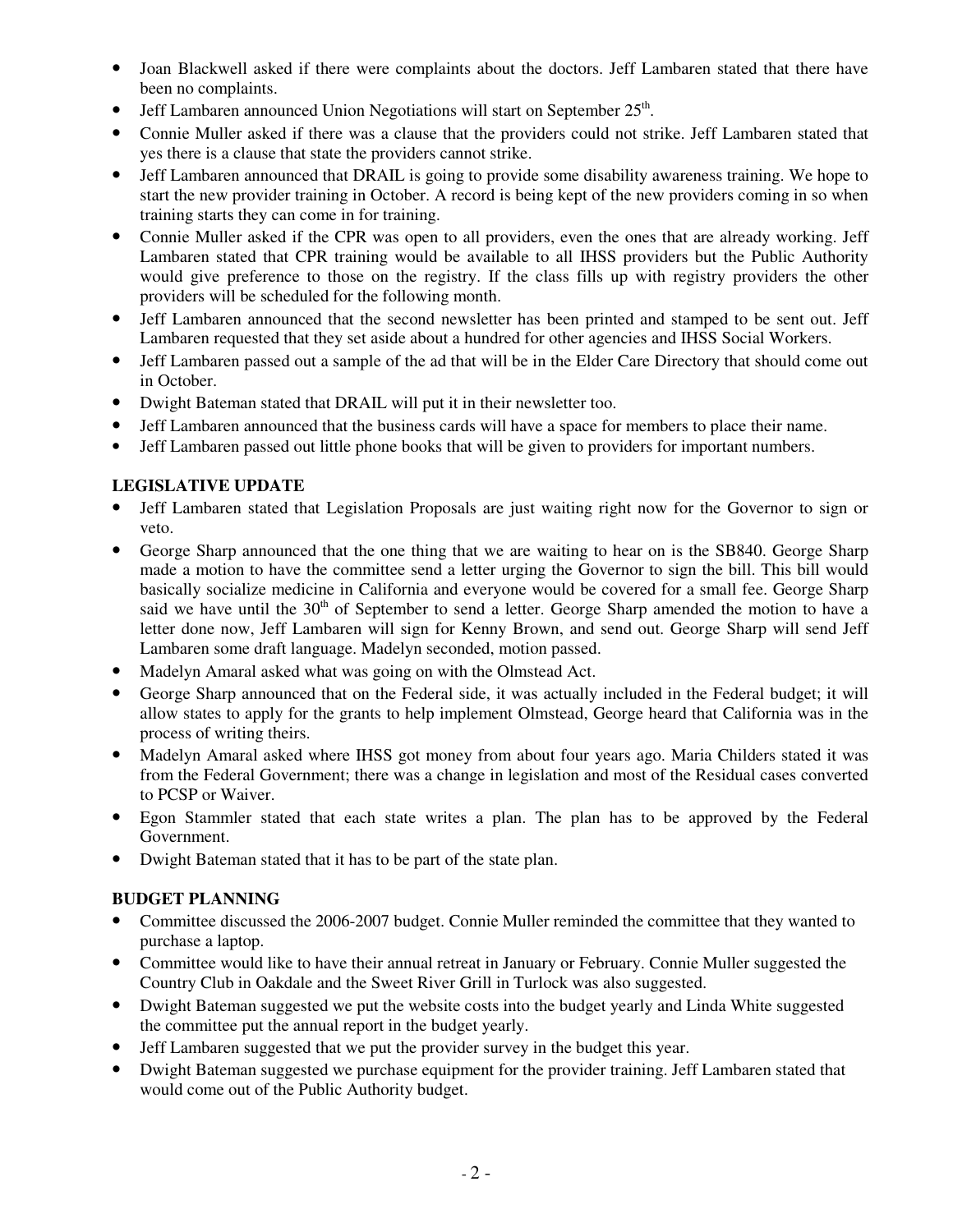- Connie Muller made a motion to have the committee place a monthly ad in the surrounding cities that are hard to cover. Madelyn Amaral seconded, and also added that the ads should be in both English and Spanish. Dwight suggested the ad could also be shown on the Public Access Channel and also the Hispanic station. Motion passed.
- Jeff Lambaren will draft an ad for the outling areas, training available will be on add. Jeff Lambaren will get the costs and bring back to the committee for review and approval. Once it is approved it can be put into other languages.
- Jeff Lambaren asked if the committee would like a speaker, we have time to get one.
- Dwight Bateman suggested the committee get a speaker for the retreat, someone from the State Association, to talk about the services that are provided.
- •

### **EX-OFFICIO MEMBERSHIP DISCUSSION**

- Jeff Lambaren stated that he did not have a chance to amend the bylaws. Any changes will need to be approved by the Board of Supervisors.
- Jeff Lambaren suggested the committee discuss the membership length at the retreat.
- Dwight Bateman stated to the committee that they may want to amend the bylaws to say that if members want to continue they should take a year off, or an ex-officio member could be an ex-officio member for one year, and they could come back as a committee member.
- Madelyn Amaral stated that she would like to see members serve their terms and move on. She would like to see the committee get new people with new ideas.
- Linda White stated that when she was a new member it was the existing members that shared their knowledge and experience and gave her a better understanding of what the committee was all about.
- As an ex-officio member they would come in periodically and share their knowledge and experience with the new members.
- Linda White suggested the committee table the membership extending until the next IHSSAC meeting in October.

#### **CLIENT TRAINING TAPES**

• Connie Muller asked about the client tapes. Jeff Lambaren stated that they have already been mailed out.. Once we have the tapes we can customize them for Stanislaus County. The tapes will be shown at the training classes. Dwight suggested airing the tapes on the Public Access Channel along with the ads.

#### **HOT TOPICS**

• None

#### **GENERAL UPDATE**

• Maria Childers passed out a copy of the share of cost letter that Madelyn Amaral had requested.

Meeting adjourned @ 2:34 PM Veronica Melgoza, Recorder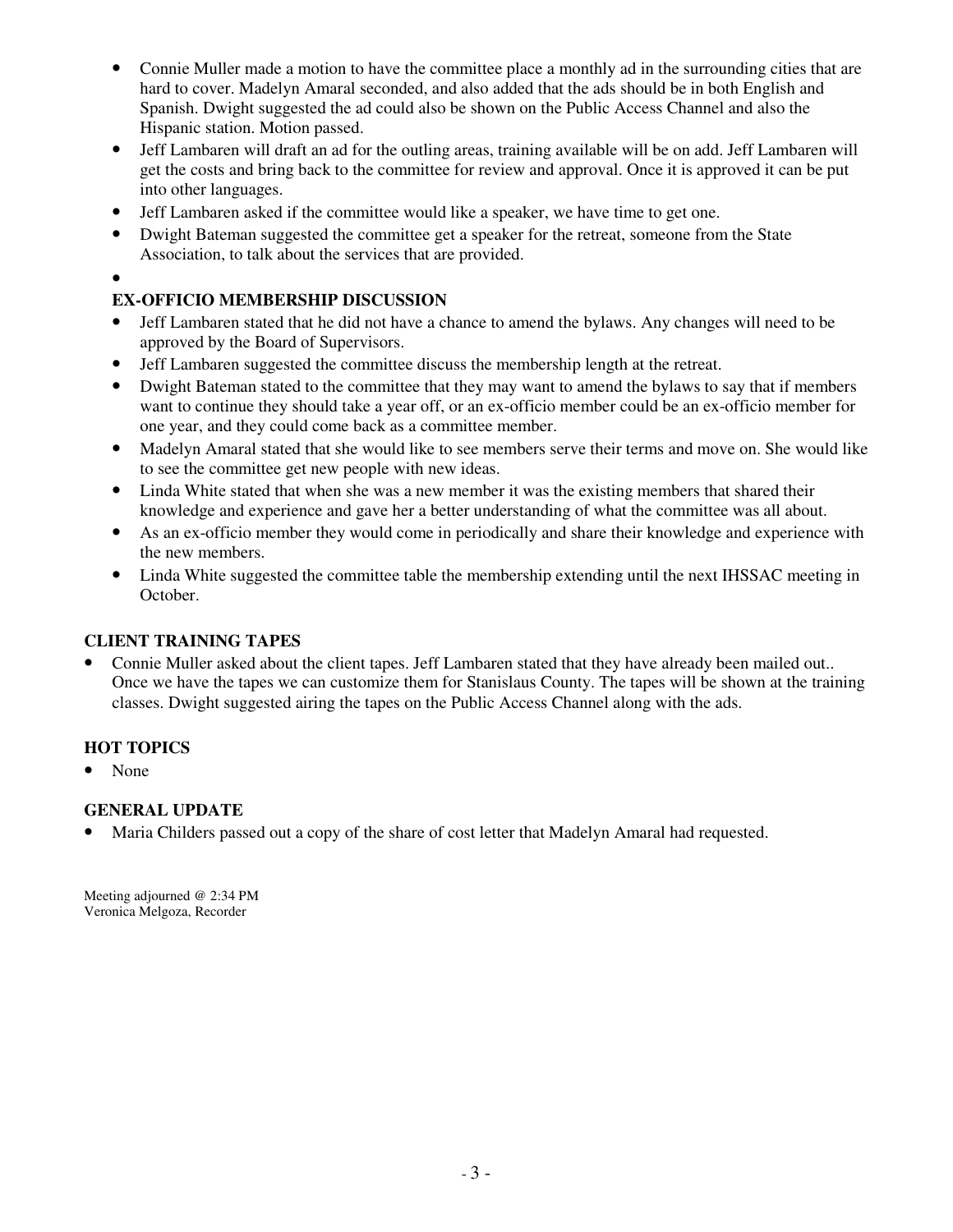

## **IMPORTANT NOTICE FOR IHSS RECIPIENTS** ABOUT CHANGES TO THE FEDERAL MEDI-CAL IN-HOME SUPPORTIVE SERVICES (IHSS) PROGRAMS THAT AFFECT THE WAY YOU PAY YOUR SHARE OF COST

You are getting this Notice because you are an IHSS recipient, you receive Medi-Cal and you pay a Share of Cost. Right now, you pay your Share of Cost to the person who provides you with IHSS services, and you have a Medi-Cal card with no Share of Cost included. Also your Notice of Action has told you the amount of IHSS Share of Cost you need to pay each month to your provider(s).

## **WHAT IS A SHARE OF COST?**

Most people who get IHSS services are receiving them as a Medi-Cal benefit and also receive other Medi-Cal benefits. Some of those people must pay a certain amount each month toward their Medi-Cal expenses. This dollar amount is called a Share of Cost. A Share of Cost is similar to a private insurance plan's out-of-pocket deductible. As an IHSS recipient you have been paying your Share of Cost directly to your IHSS provider.

## **WHAT IS CHANGING?**

This Notice is about a change in how you pay your Share of Cost. Because IHSS services are now provided under Medi-Cal, and Medi-Cal rules apply to these services, the way you pay your Share of Cost has changed. Instead of paying your Share of Cost only to your IHSS (Medi-Cal) provider, now you may also pay your Share of Cost by purchasing other Medi-Cal expenses, such as when you go to the doctor or pharmacy, or pay for other allowable Medi-Cal services. If you do not pay all of your Share of Cost when you go to the doctor or pharmacy or access other Medi-Cal approved services, you will pay the remaining amount to your IHSS (Medi-Cal) provider. You will receive an "Explanation of IHSS Share of Cost" letter from the State when your provider(s) submit their timesheets telling you how much to pay to your IHSS provider.

### Example:

| Mrs. Smith has a share of cost of \$200 for the month of June.         | \$200    |
|------------------------------------------------------------------------|----------|
| She sees her doctor on the $5th$ and pays \$50 at the doctor's office. | $-$ \$50 |
| She fills a prescription on the $6th$ and pays \$60 at the pharmacy.   |          |
|                                                                        | $-$ \$60 |
| Her provider submits her time sheet on the 16 <sup>th</sup>            |          |
| Mrs. Smith will need to pay her IHSS provider \$90                     | \$90     |
|                                                                        |          |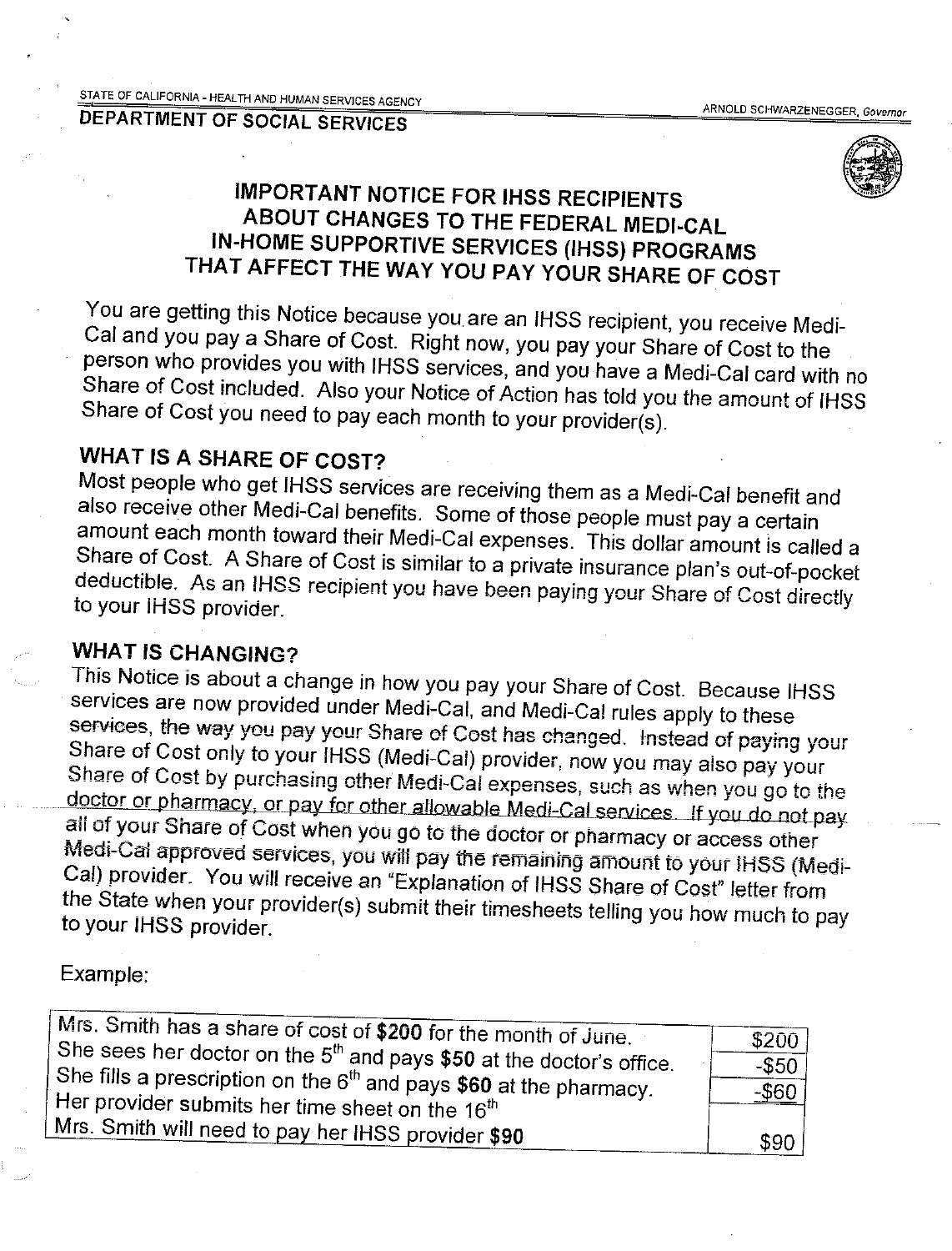# WHEN DOES THIS NEW PROCESS BEGIN? June 5, 2006.

## HOW DOES MY MEDI-CAL BENEFITS IDENTIFICATION CARD (BIC) WORK **WHEN I HAVE A SOC?**

When you go to the pharmacy or doctor's office, you use your Medi-Cal BIC card. The pharmacy or doctor's office checks a computer system to see what your Share of Cost amount is. As you pay for any Medi-Cal expenses, the amount you pay is subtracted from the total Share of Cost for that month. Each purchase lowers your remaining Share of Cost until the whole Share of Cost is paid each month. When the whole Share of Cost amount is paid, you do not have to pay for any other Medi-Cal expense until the beginning of the next month.

HOW WILL I KNOW HOW MUCH MONEY TO PAY MY PROVIDER? When your IHSS provider's timesheet(s) are processed for payment, any Share of Cost that you have not paid during that month will be deducted from your provider's paycheck, just like it is now. Instead of just paying your Share of Cost to your provider, you may have paid some of your Share of Cost at a doctor's office, pharmacy or for other Medi-Cal-approved services, so what you owe to your IHSS provider each pay period may be different. A computer system keeps track of how much you pay when you use your Medi-Cal card. To help you understand how much to pay your IHSS provider(s), you will receive an "Explanation of IHSS Share of Cost" letter for each provider pay period telling you the amount you must pay to the IHSS provider.

If you have more than one IHSS provider, you will not be able to choose which provider your Share of Cost is paid to. Any Share of Cost that you have not paid will be subtracted from the IHSS provider's timesheet that is processed first by the county. Please help make sure that all timesheets are completed, verified and submitted on time by your provider(s). If your IHSS provider(s) do not turn in their timesheets every pay period, we cannot tell you how much of your Share of Cost must be paid to them.

If you have any questions about this notice, please contact the California Department of Social Services at the toll free number below for more information.

# 1-877-508-1327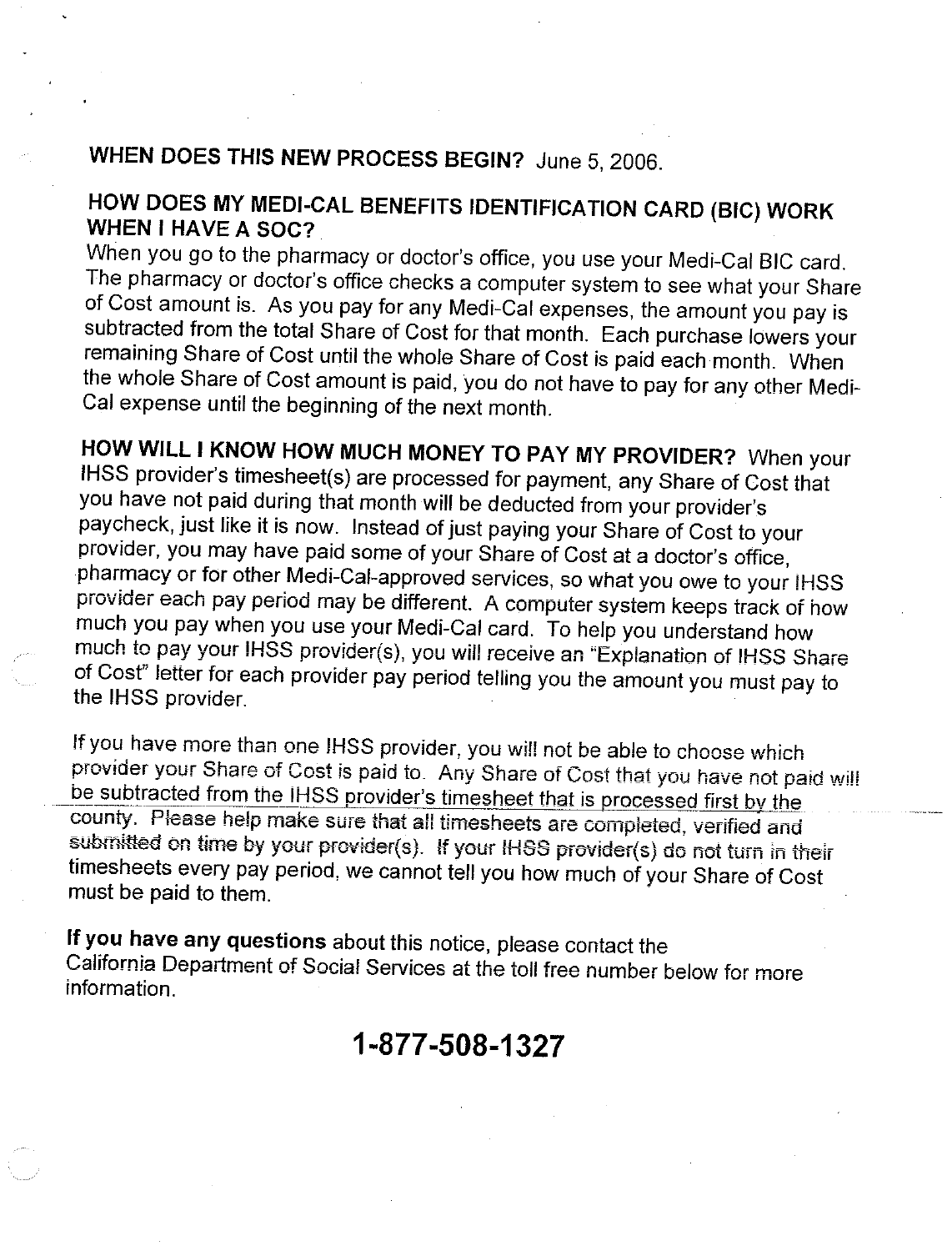STATE OF CALIFORNIA - HEALTH AND HUMAN SERVICES AGENCY

#### DEPARTMENT OF SOCIAL SERVICES

MONTROSE COUNTY, 01, B35F 123 OAK AVENUE ANY TOWN, CA 99999

PENELOPE WITHERSPOON JAMES SCOTT 5678 NORTH STREET ANY TOWN, CA 99999

EXPLANATION OF IN-HOME SUPPORTIVE SERVICES (IHSS) SHARE OF COST

06/01/2006

CASE NUMBER: 1234567890 123456 SHARE OF COST AMOUNT TO BE PAID TO THIS PROVIDER: \$9999.99 PROVIDER: PEGGY STEVENS

This notification is to inform you that the above-indicated Share of Cost was withheld from the payment issued for service period 05/01/2006 - 05/15/2006. You are responsible to pay this Share of Cost to PEGGY STEVENS

Each time a payment is processed against your IHSS case, the Share of Cost obligation will be determined and appropriately applied for the service period. Your provider of service will receive a similar notice to tell him/her how much to collect from you.

If you have questions regarding this notification, you may contact your County IHSS Social Worker or your County IHSS Payroll Office.

IHSS Payroll Department